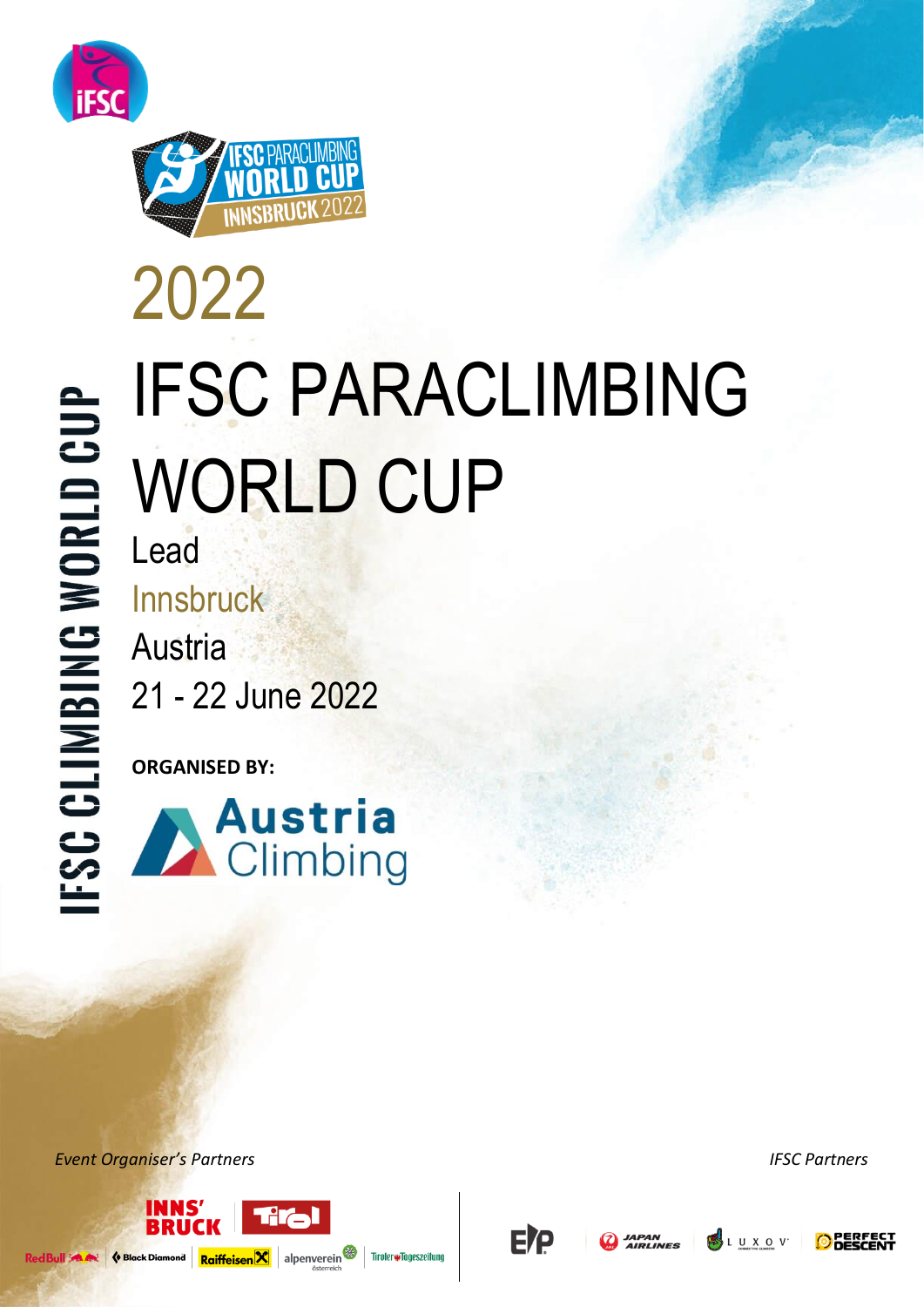

# **TABLE OF CONTENTS**

- **1. ORGANIZATION**
- **2. IFSC OFFICIALS**
- **3. REGISTRATION**
- **4. SPORT CLASSES (CATEGORIES)**
- **5. PRE – EVENT REGULATIONS**
- **6. CONFIRMATION OF ATTENDANCE (as per the Addendum to IFSC Rules)**
- **7. PROVISIONAL PROGRAMME & MEETINGS**
- **8. VISA & TRAVELS**
- **9. ACCOMMODATION**
- **10. COMPETITION VENUE**
- **11. APPENDIX I, HEALTHCARE SYSTEM INFORMATION & TRAVEL INFORMATION**

**E/P** 

Tiroler#Tageszeitung

**AN JAPAN** 

*Event Organiser's Partners IFSC Partners*



LUXOV.

**O** BERFECT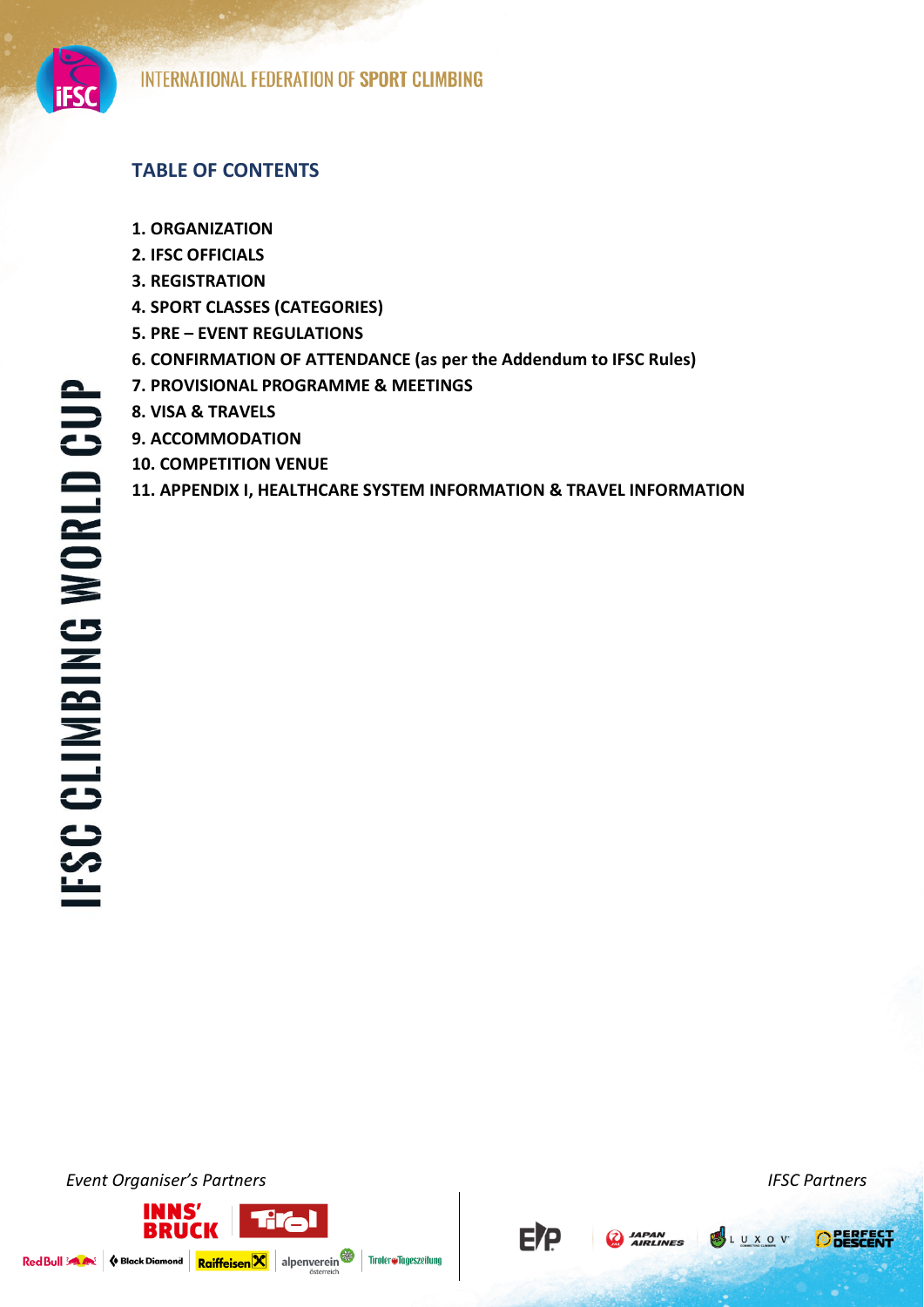

# **1. ORGANISATION**

**Organiser**: Austria Climbing Event GmbH Matthias-Schmid-Strasse 12e A-6020 Innsbruck AUSTRIA

**Organiser Website**[: https://www.climbingworldcup.com/en.html](https://www.climbingworldcup.com/en.html) **Contacts Local Organiser Main Contact (Sport, Administration, General Management, Tickets):**  Julia Pinggera|+43 512 552320-31 [| j.pinggera@austriaclimbing.com](mailto:j.pinggera@austriaclimbing.com) **Accreditation & Media:** Laura Treidl | +43 512 552320-32 [| l.treidl@austriaclimbing.com](mailto:l.treidl@austriaclimbing.com) **Contact National Federation:** Kletterverband Österreich / Austria Climbing Matthias-Schmid-Straße 12e A-6020 Innsbruck, AUSTRIA +43 512 552320 [office@austriaclimbing.com](mailto:office@austriaclimbing.com)

# **2. IFSC OFFICIALS**

**Technical Delegate**: Christophe Billon (FRA)[, christophe.billon@ifsc-climbing.org,](mailto:christophe.billon@ifsc-climbing.org) +33 616 41 4664 **Jury President**: Matevz Gradisek (SLO) **Judge**: Andres Seco Herndandez (ESP) **Chief Routesetter:** Helena Aleman (ESP) **Routesetters:** Sam Junker (AUS), Yoris Delahaye (FRA) **Chief Classifier**: Daniel von Essen (GER) **Classifiers**: Lara Huisman (NED), Ziva Petrin (USA), Kevin Cowell (USA)

# **3. COMPETITION VENUE**

**Kletterzentrum Innsbruck** Matthias-Schmid-Straße 12c A-6020 Innsbruck <https://www.kletterzentrum-innsbruck.at/>

Please note:

- There will be **no parking possibilities at the Kletterzentrum Innsbruck.** For further information on parking and getting around in Innsbruck, please check the information on our website:<https://www.climbingworldcup.com/en/athlete-information.html> (Information is still being updated on the website and will be fully available 6 weeks before the competition)
- **Training possibilities before the World Cup**: In the week leading up to the World Cup there will be another major event taking place at the same venue. The Innsbruck 2022 FISU World University Championship Sport Climbing will take place at the Kletterzentrum Innsbruck from June 13 – 17. **Because of that, and due to the preparation and construction work for both events, the use of the Kletterzentrum will be severely limited. A clear schedule showing when the Kletterzentrum can be used and when areas are closed or restricted**

**can be found in the appendix.**

# *Event Organiser's Partners IFSC Partners*





ETP **CO** JAPAN

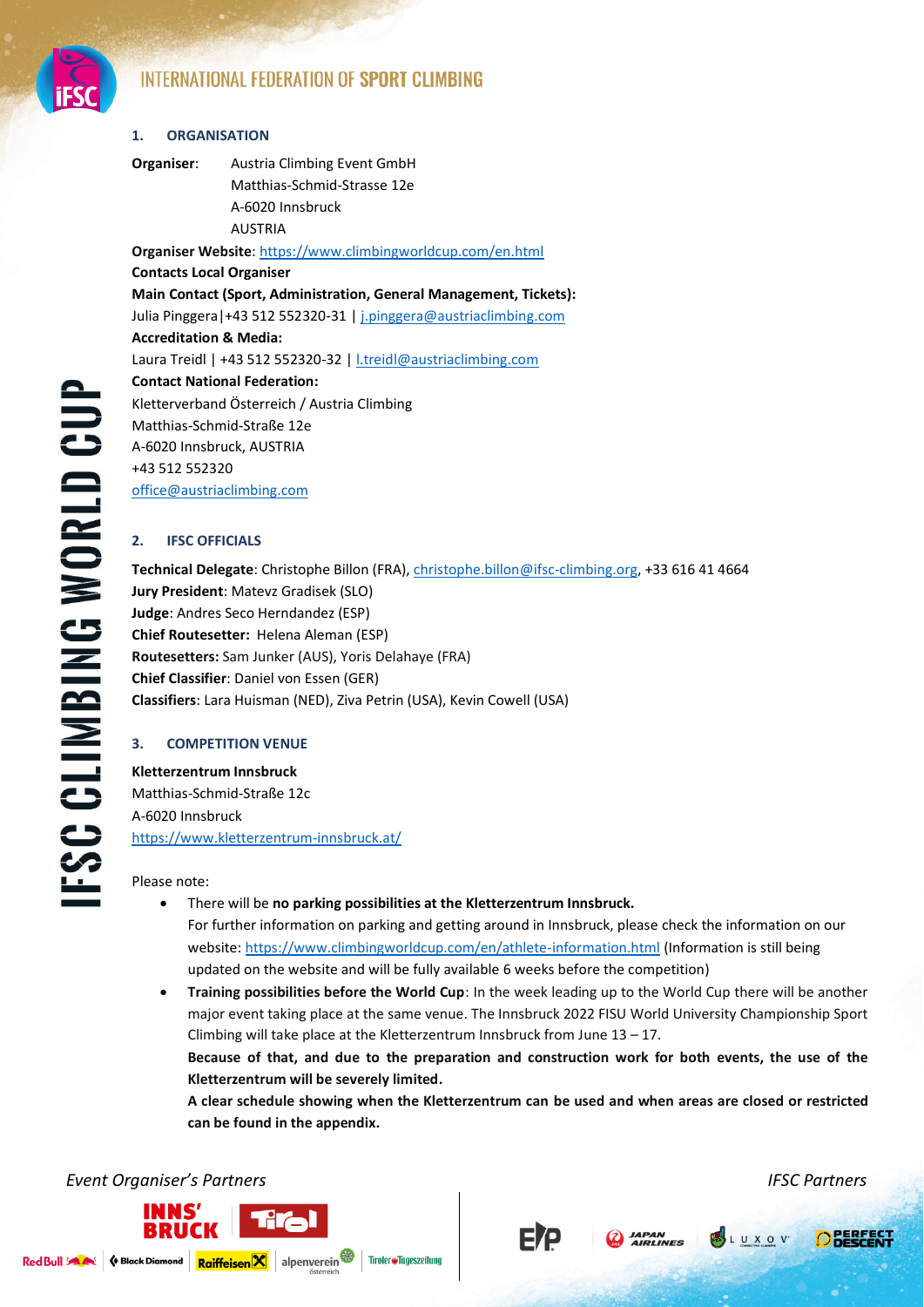

# **4. REGISTRATION**

**Licenses**: Only competitors and team officials with a valid IFSC international license are allowed to register for the competition.

# **IFSC Online Registration System**[: https://ifsc.results.info/users/login](https://ifsc.results.info/users/login)

**Pre-registration:** In order to support the efficient organisation of the competitions, it is very important that National Federations register participants to the competitions as early as possible.

**Deadline:** The deadline for registration is 6 weeks before the first day of competition (the "Registration Date"), on **Tuesday, 10 May 2022 at 11.59 PM UTC+0.**

# **5. SPORT CLASSES**

All Sport Classes are open for registration.

# **6. PRE-EVENT REGULATIONS**

All athletes and team officials are recommended to have insurance coverage, covering hospitalization and all other medical coverage if required due to COVID-19 and possible repatriation back to their home country. The IFSC will not be responsible for any of these costs.

# **7. CONFIRMATION OF ATTENDANCE (as per the Addendum to IFSC Rules)**

Participation of all Team Members shall be confirmed before Technical Meeting.

#### **Delayed Arrival**

In case of late arrival please contact the IFSC Technical Delegate as soon as possible.

# **Technical Meeting**

Technical Meeting will be organized on Monday, 20<sup>th</sup> of June at 6:30 pm where only 1 (one) Team Official per team will be allowed.

*Event Organiser's Partners IFSC Partners*

Red Bull 3 Av





ETP



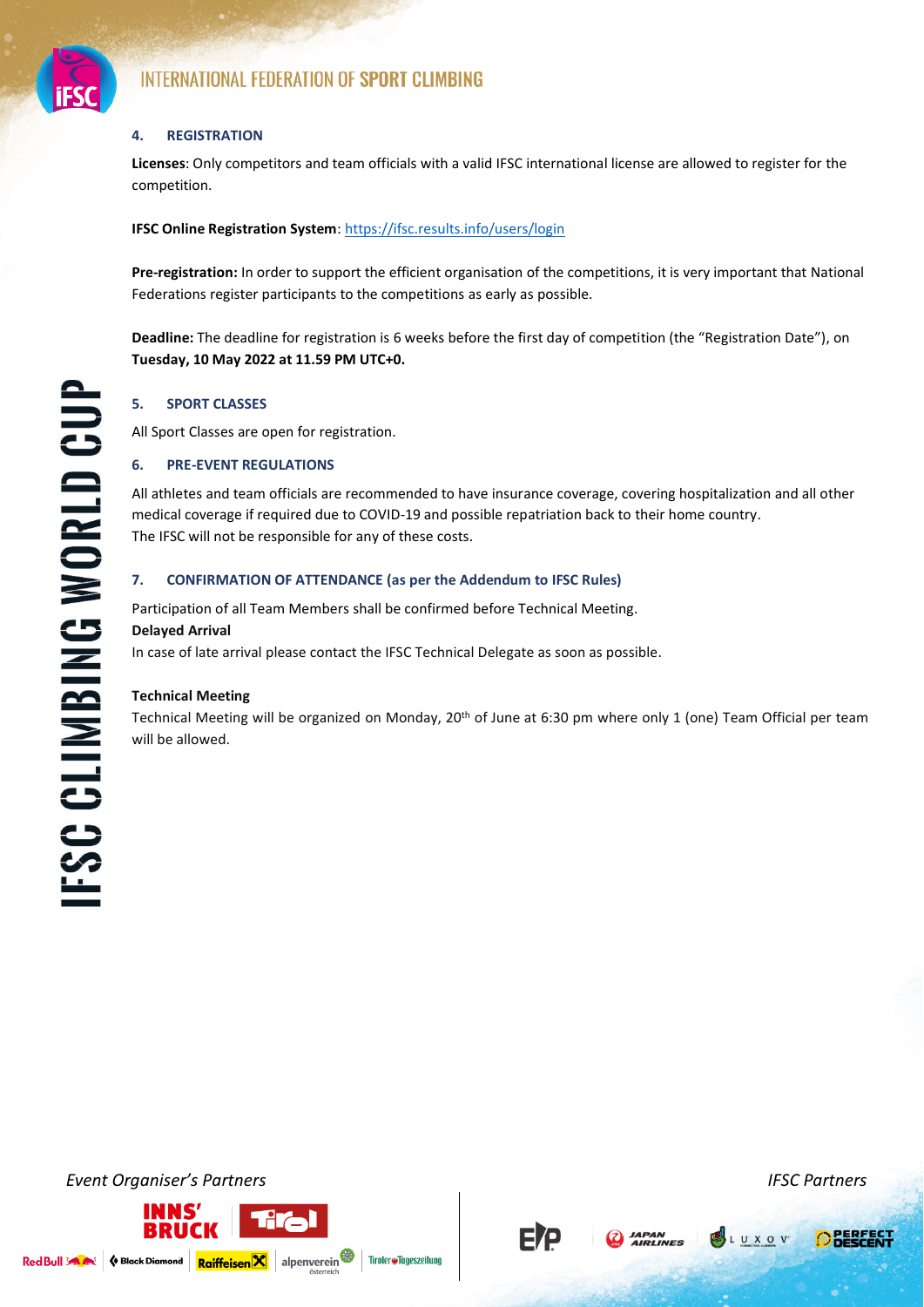

# **8. PROVISIONAL PROGRAMME & MEETINGS**

**Online Technical Meeting: 8 June 2022 , 2:00 PM (UTC+2) [link here](https://teams.microsoft.com/l/meetup-join/19%3ameeting_MDRmYjdkOTMtZTRlNi00M2RjLWI4ZWUtNWFiNmMzZmE5N2Zl%40thread.v2/0?context=%7b%22Tid%22%3a%223390a9a2-7775-4b2e-ac37-a47c9bd39a59%22%2c%22Oid%22%3a%22a5c48ac6-5d15-484e-a4e7-d80f2199337d%22%7d)**

| <b>Sunday 19 June</b>          |                      |                                       |  |  |  |  |
|--------------------------------|----------------------|---------------------------------------|--|--|--|--|
| Location: Skate Gym next to KI | $8:30$ AM $-5:00$ PM | Classification                        |  |  |  |  |
| Boulder area                   |                      |                                       |  |  |  |  |
| Monday 20 June                 |                      |                                       |  |  |  |  |
| Location: Skate Gym next to KI | $8:30$ AM $-5:00$ PM | Classification                        |  |  |  |  |
| Boulder area                   |                      |                                       |  |  |  |  |
| Location: See below            | 6:30 PM              | <b>Technical Meeting Paraclimbing</b> |  |  |  |  |
| <b>Tuesday 21 June</b>         |                      |                                       |  |  |  |  |
|                                | 9:00 AM-4:00 PM      | Paraclimbing Lead qualifications      |  |  |  |  |
| <b>Wednesday 22 June</b>       |                      |                                       |  |  |  |  |
|                                | 4:00 PM              | Isolation opens                       |  |  |  |  |
|                                | 5:00 PM              | <b>Isolation closes</b>               |  |  |  |  |
|                                | $6:00$ PM $-9:00$ PM | Paraclimbing Lead finals              |  |  |  |  |



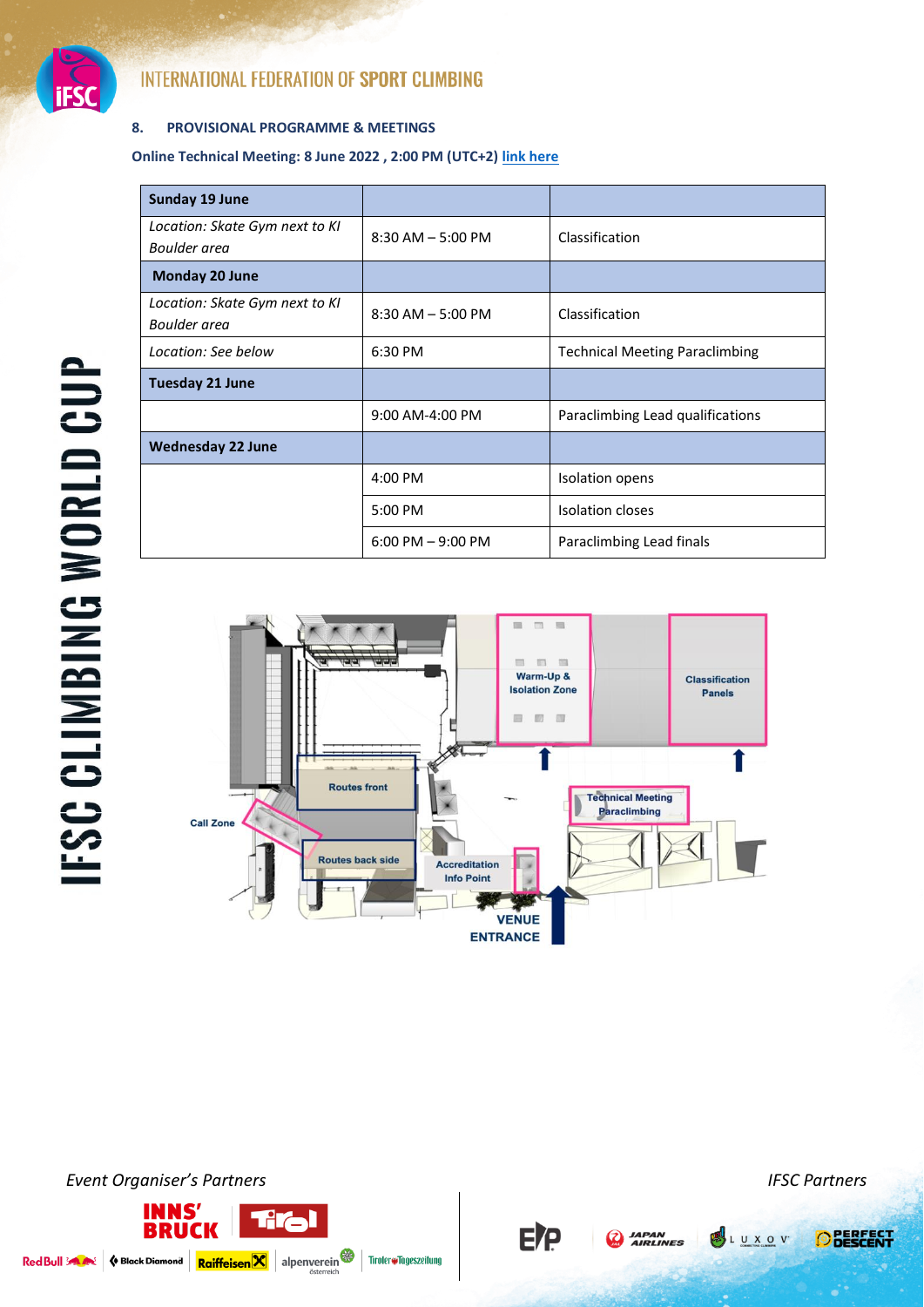

# **9. VISA AND TRAVEL**

#### **Visa**:

If you need invitations for visa, please contact Mrs Andrea Posch | [a.posch@austriaclimbing.com](mailto:a.posch@austriaclimbing.com) We need the following information from all team members to send you an invitation letter. Please do not forget to attach a scanned copy of the passport(s)!

| First | Last | Plac         | Nationali | Passpor | Expiration | Addr | Phone | Occupatio | Place of  |
|-------|------|--------------|-----------|---------|------------|------|-------|-----------|-----------|
| Name  | Nam  | e of         | ty        |         | date       | ess  | Numb  | n         | Applicati |
|       | e    | <b>Birth</b> |           | Numbe   |            |      | er or |           | on.       |
|       |      |              |           |         |            |      | Email |           |           |
|       |      |              |           |         |            |      |       |           |           |
|       |      |              |           |         |            |      |       |           |           |

# **Please check the APPENDIX I on how to enter in Innsbruck**

#### **How to get to Innsbruck**

#### **By plane:**

# **Airport Innsbruck**

Distance to competition venue: approx. 5 km.

The airport Innsbruck is directly connected with London, Frankfurt, Vienna, Amsterdam and many more European cities. For further information please check:<https://www.innsbruck-airport.com/en>

# **Airport Munich**

Distance to competition area: approx. 200 km.

From the airport take the "S-Bahn" to train station "Munich East", then go by train to Innsbruck. For further information please check: https://www.munich-airport.de

# **By train:**

Innsbruck central railway station offers direct connection to almost all major European cities. All trains make a stop in Innsbruck.

National and international trains may be booked through:

| [OBB]:         | http://www.oebb.at/en/                  | (English language site) |
|----------------|-----------------------------------------|-------------------------|
|                | http://www.oebb.at/de/                  | (German Language site)  |
| Deutsche Bahn: | https://www.bahn.de/en/view/index.shtml | (English language site) |
|                | https://www.bahn.de/es/view/index.shtml | (Spanish language site) |
|                | https://www.bahn.de/p/view/index.shtml  | (German Language site)  |

#### **By car:**

From the south (Italy) use the A13/E45 respectively the A12/E60.

For all other directions, leave at the highway A12 exit "Innsbruck Mitte" or "Innsbruck Ost" and follow the direction "Innsbruck Zentrum".



Red Bull 3 A





Tiroler#Tageszeitung

**JAPAN**<br>**AIRLINES** 

FIP

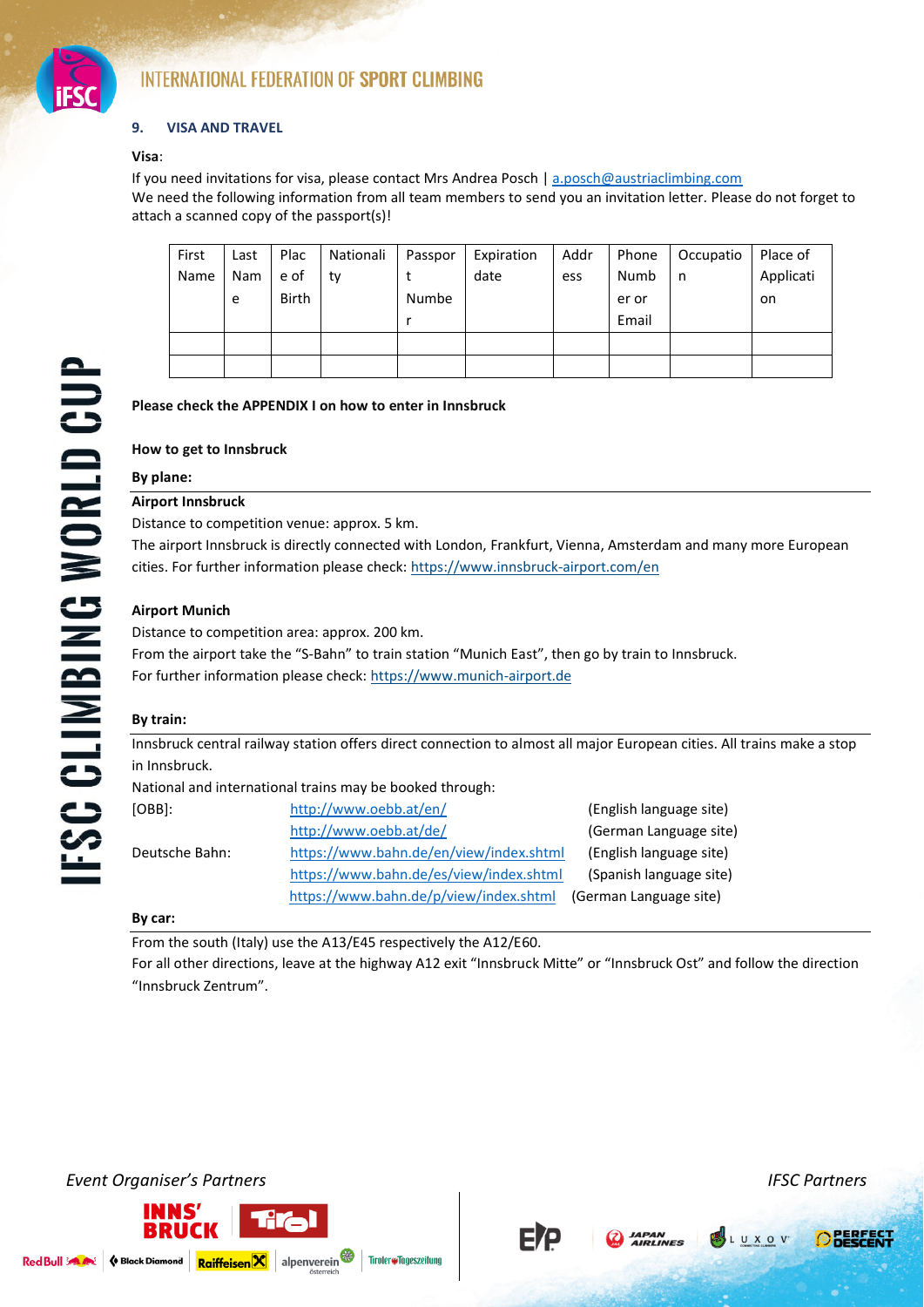

# **10. ACCOMMODATION**

To receive a non-binding offer, please contact:

# **Innsbruck Tourist Information**

Burggraben 3, A-6020 Innsbruck Phone: +43.512.5356 Mail: [office@innsbruck.info](mailto:office@innsbruck.info)  Web: https:/[/www.innsbruck.info/en/](http://www.innsbruck.info/en) (English language site) https://www.innsbruck.info/es/ (Spanish language site)

# **11. APPENDIX I: HEALTHCARE SYSTEM INFORMATION & TRAVEL INFORMATION HEALTHCARE SYSTEM INFORMATION**

COVID-19 Outbreak Response Coordinator Doctor: see emergency doctors below COVID-19 Representative: Julia Pinggera | [j.pinggera@austriaclimbing.com|](mailto:j.pinggera@austriaclimbing.com%7C) +43 512 552320-31 Emergency local doctors during the event:

June 21 & 22: Dr. Eva KUSTER

June 23 – June 26: Dr. Ina BEERETZ

In case of questions for the doctors before the event, please contact Julia Pinggera. Your questions will be forwarded.

# **Local healthcare information:**

- **Covid service in Innsbruck / Tirol: +43 800 80 80 30**
- Emergency medical service: 144
- Euro-Emergency-Call: 112
- Hospital: Landeskrankenhaus Innsbruck | Anichstraße 35, 6020 Innsbruck | Phone: 050504

# **RESPONSE PROTOCOL IN CASE OF POSITIVE TEST OR SUSPECTED CASE OF COVID-19**

# **SYMPTOMS:**

You should take a test as quickly as possible. Test possibilities in Innsbruck can be found on the last page.

# **POSITIVE TEST:**

If you have the virus, you must-self isolate for ten days from the first symptoms. All further steps will be coordinated with the local health authorities. After 5 days of quarantine, if you have no more symptoms your quarantine is eased: You are then allowed to travel and go outside, but only to places that are not crowded and where a FFP2 mask can be worn at all times.

If you still have symptoms after 5 days, you continue your quarantine until the 10 days are over or you can take a PCR test, if it is negative, your quarantine will be ended.

# **CONTACT PERSON:**

- Persons who had face-to-face contact or were in the same room with a confirmed case for ≥ 15 minutes at a distance ≤ 2 metres
- Household contacts (people sharing a room/flat)
- Persons with the following types of contact in long-distance transport such as airplane. coach or train:
	- o Direct seat neighbours of the confirmed case
	- o Crew members or other passengers if one of the other criteria applies
- Persons who were exposed with high probability to a relevant concentration of aerosols, regardless of the distance to the confirmed case (e.g. partying)
- Persons who had direct physical contact (e.g. shaking hands) with a confirmed case

Tiroler#Tageszeitung

# *Event Organiser's Partners IFSC Partners*







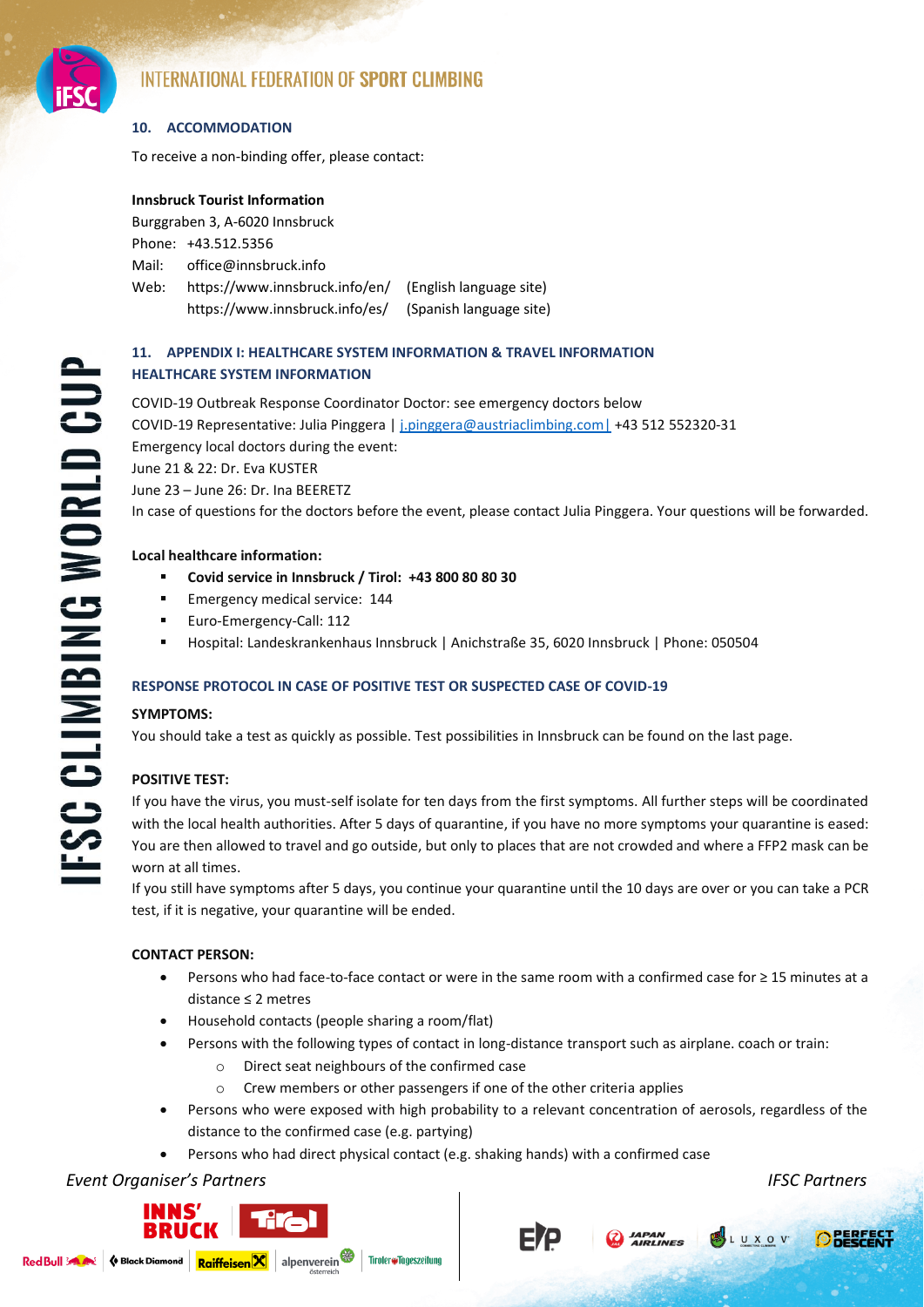

**FSC CLIMBING WORLD CUI** 

# **Rules for Contact Person:**

# **Rules for Contact Persons depend on your status of vaccination/recovery:**

- 1. If you are fully vaccinated (3 shots / 2 shots in case of Johnson) and/or recovered from Covid in the last 3 months, legally, you do not need to take any measures if you are a contact case. However, we still ask you to wear a FFP2 mask at all times if you find out you have been in close contact with an infected person to protect others.
- 2. If you are not fully vaccinated and have been in close contact with an infected person, you need to minimize your contacts immediately and face restrictions: Do not go to events / restaurants / bars / avoid public transport & wear a FFP2-mask while you are not in isolation. These measures can be lifted on the 5th day after having a negative PCR test result.

In any case (symptoms or positive test) the team manager has to inform immediately the COVID-19 Outbreak Response Coordinator Doctor and the Technical Delegate. The person suspected must be immediately placed in a separate room and kept away from the event.

# **TRAVEL RESTRICTIONS WHEN ENTERING AUSTRIA (as of May 19th)**

For entering Austria, no restrictions are in place. All people are allowed to enter Austria without any proof of low epidemic risk.

Please note: The restrictions might change and might also vary depending on the country you come from, so please inform yourself in time before your trip:

[https://www.oesterreich.gv.at/en/themen/coronavirus\\_in\\_oesterreich/pre-travel-clearance.html](https://www.oesterreich.gv.at/en/themen/coronavirus_in_oesterreich/pre-travel-clearance.html)

# **EVENT RESTRICTIONS (as of May 19th)**

- The Addendum to IFSC Rules serves as the basis of all measures on site:
	- $\circ$  Masks need to be worn indoors (isolation zone, call zone,..) except while climbing / exercising.
	- $\circ$  All volunteers that are in contact with athletes and team officials will wear masks to protect them in the best way possible.
	- o Boulder: No scorecards will be used.
	- $\circ$  Lead: ropes will be provided by the EO but will not be disinfected. In case you wish to bring your own rope, you can do so. Please note: the rope needs to be in good shape and needs to be checked by the Technical Delegate in the Call Zone, before it is used.
- In case of symptoms of a respiratory illness, people need to stay away from the event, unless they tested negative for Covid-19 since the symptoms appeared.
- No more measures such as testing regimes or vaccination certification will be needed to take part in event IFSC Climbing World Cup Innsbruck. If the local regulations should change, the new measures will be communicated as soon as possible.

#### **Laboratories & Testing possibilities:**

#### **FREE PCR GARGLE TESTS -** *TIROL GURGELT*

**5 PCR gargle tests** are available per person per month and can be picked up from and returned to various locations (such as supermarkets) in the region. Guests are permitted to enter the address of their accommodation when registering. Our guests can also enter their travel document number during the registration process instead of a social security number.

More information here:

<https://www.innsbruck.info/en/destinations/covid-19/testing-facilities-in-the-innsbruck-region.html>





**ETP** 

**D** JAPAN

LUXOV

**O**RESEES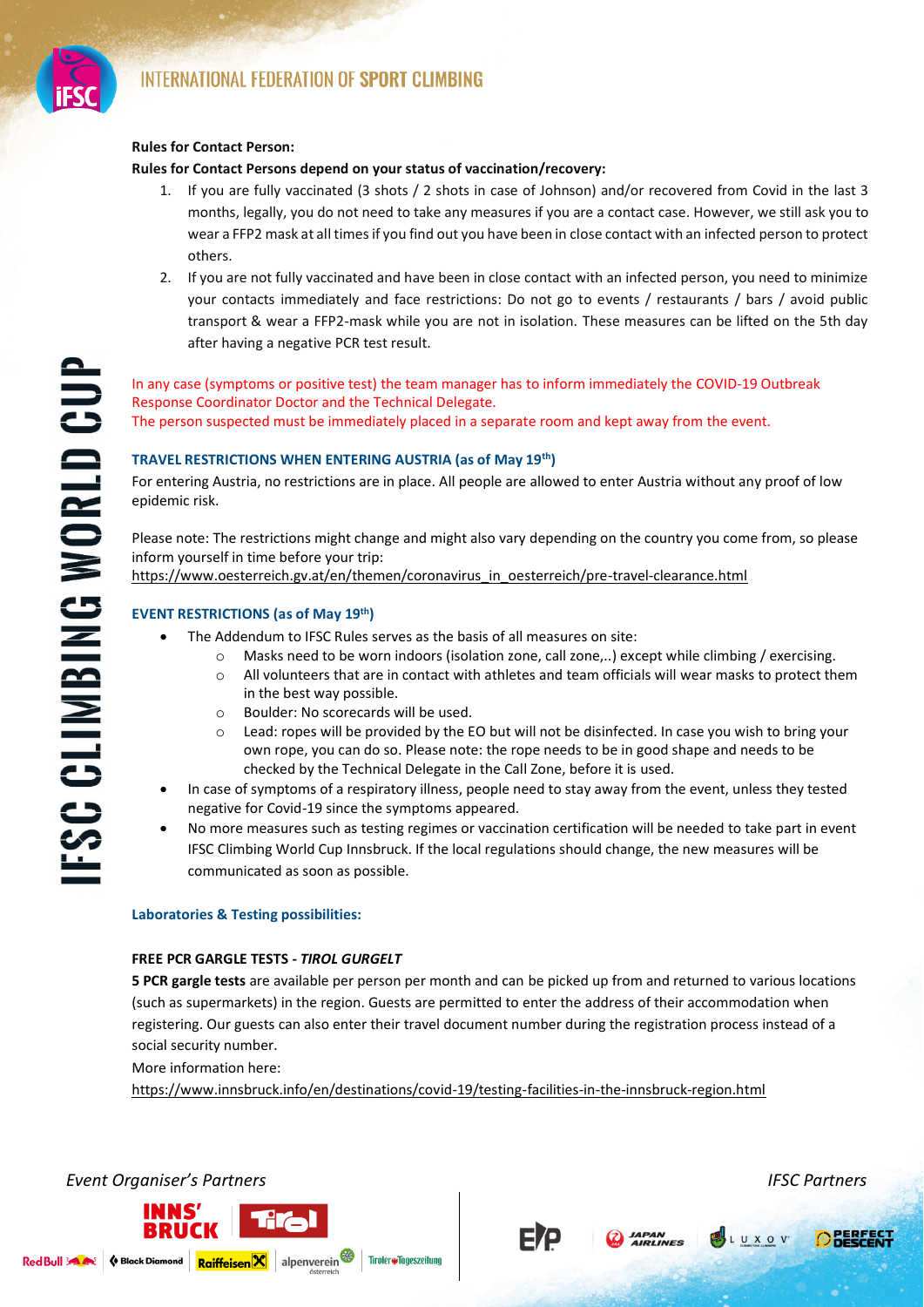

[Kaufhaus Tyrol \(Shopping Center\) Teststation 3](https://www.kaufhaus-tyrol.at/en/covid-19/)rd floor: Maria-Theresien-Straße 31, 6020 Innsbruck **Mon - Sat: 8:30-13:30 & 14:30-18:00**  PCR test (swab) – **must be paid for**

**[Sillpark Shopping Center Teststation](https://www.sillpark.at/de/shops/covid-19-teststation/)**

Museumstraße 38, 6020 Innsbruck **Mon – Sat: 08:30 – 13:30 & 14:30 – 17:00** No prior registration necessary PCR test (swab) **– must be paid for**

**FSC CLIMBING WORLD CUP** 

**[Teststation DEZ Innsbruck \(Shopping Center\)](https://www.dez.at/news-und-events/corona-testangebot-am-dez-areal-n22618/)** Amraser-See-Straße 56a, 6020 Innsbruck **Mon – Wed 08:00 – 19:00 Thur – Fri 08:00 – 20:00 Sat 08:00 – 17:00** No prior registration necessary PCR test (swab) – **must be paid for**

# **[Teststation Einkaufszentrum West \(Shopping Center\)](https://www.innsbruckwest.at/covid-19-teststation/)**

Höttinger Au 73, 6020 Innsbruck **Mon – Sat 08:30 – 13:30 & 14:30 – 17:00**  No prior registration necessary, passport needs to be brought to the testing station PCR test (swab) – **must be paid for**

**[Labor Dr. Igor Theurl](https://labordiagnostik.tirol/corona-covid-19-test/#touristInfo)**

Franz-Fischer-Str. 7b **Mon – Fri 07:00 – 12:00**  No prior registration necessary, passport needs to be brought to the testing station PCR test (swab) – **must be paid for**

*Event Organiser's Partners IFSC Partners*







**PSLUXOV** 



♦ Black Diamond Raiffeisen X alpenverein Red Bull 3 Av

Tiroler#Tageszeitung